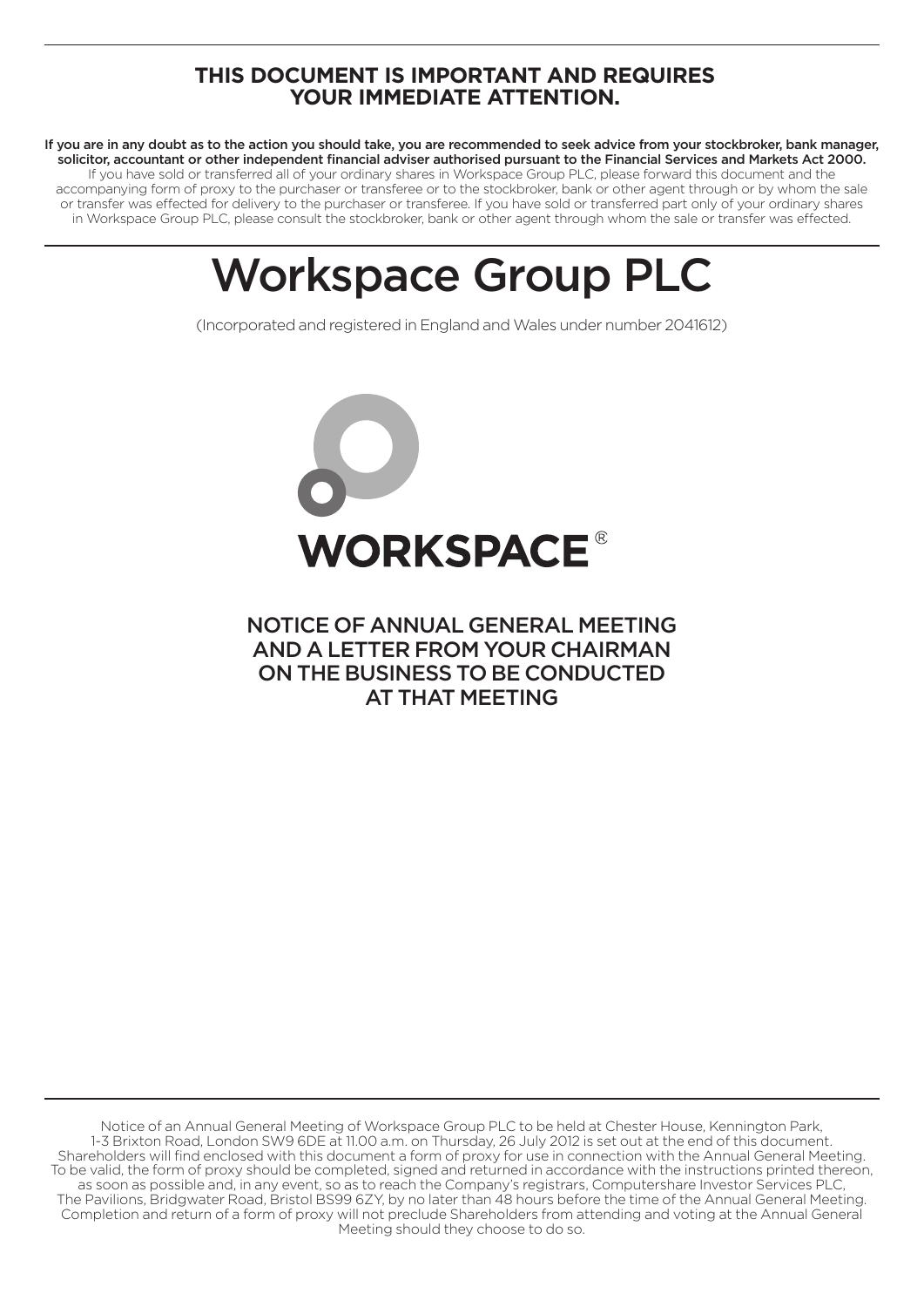# **Definitions**

In this document, except where the context otherwise requires, the following expressions shall have the following meanings:

| <b>ABI</b>                              | the Association of British Insurers:                                                                                                                                                                  |
|-----------------------------------------|-------------------------------------------------------------------------------------------------------------------------------------------------------------------------------------------------------|
| <b>AGM or Annual General Meeting</b>    | the annual general meeting of the Company convened for Thursday, 26 July 2012,<br>notice of which is set out at the end of this document, or any reconvened meeting<br>following adjournment thereof; |
| <b>Annual Report and Accounts</b>       | the annual report and accounts of the Company for the financial year ended<br>31 March 2012 and the reports of the Directors and auditors thereon;                                                    |
| <b>Articles</b>                         | the articles of association of the Company currently in force;                                                                                                                                        |
| <b>Board or Directors</b>               | the directors of the Company for the time being:                                                                                                                                                      |
| Company                                 | Workspace Group PLC:                                                                                                                                                                                  |
| <b>Ordinary Shares</b>                  | the ordinary shares of £1.00 each in the capital of the Company;                                                                                                                                      |
| <b>Shareholders</b>                     | holders of ordinary shares in the capital of the Company;                                                                                                                                             |
| <b>Shareholders' Rights Regulations</b> | the Shareholders' Rights Regulations 2009; and                                                                                                                                                        |
| the Act                                 | the Companies Act 2006.                                                                                                                                                                               |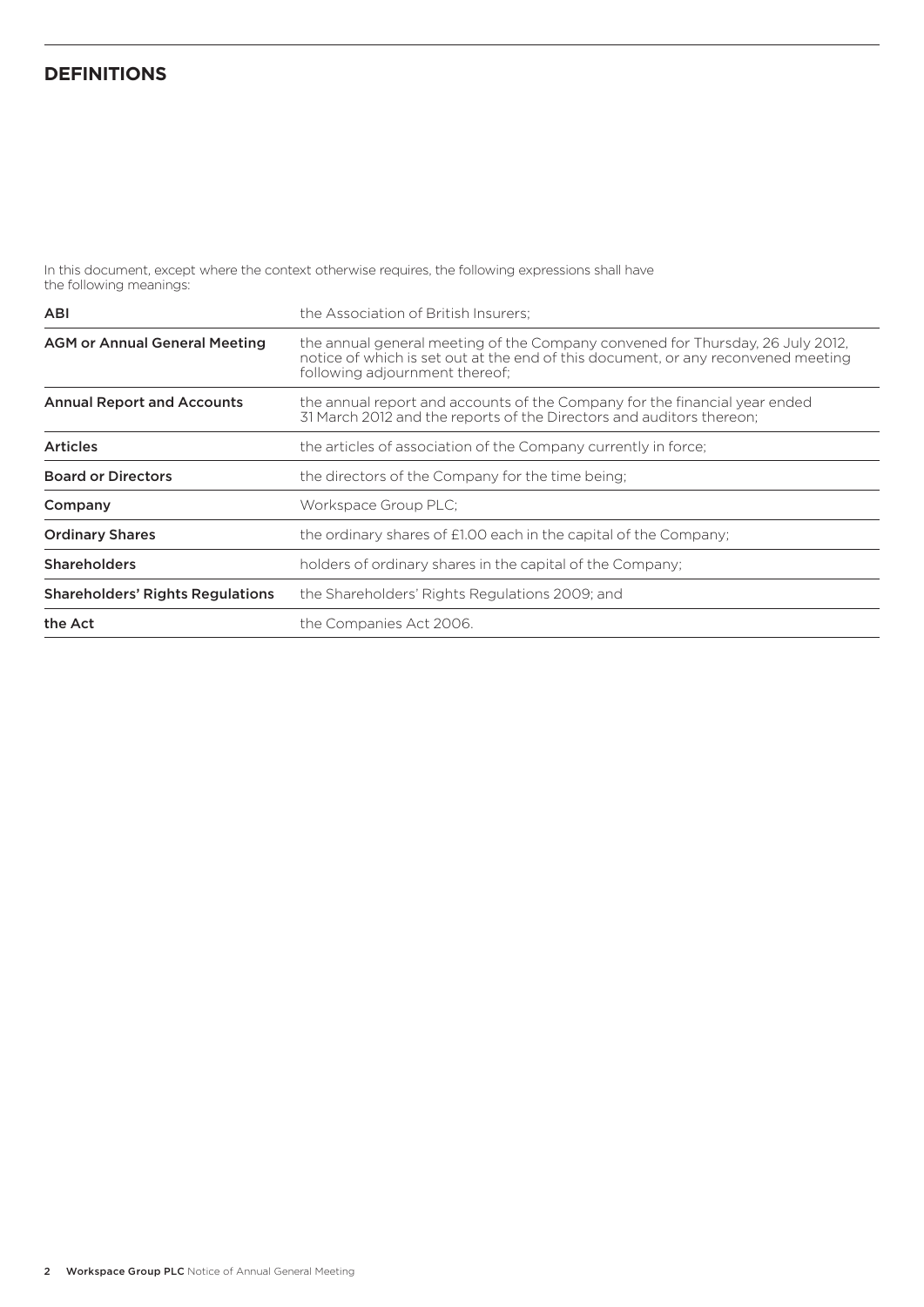

# Workspace Group PLC

(Incorporated and registered in England and Wales under number 2041612)

## **Directors: Registered office:**

**Daniel Kitchen** (Non-Executive Chairman) **Jamie Hopkins** (Chief Executive) **Graham Clemett** (Finance Director) **Bernard Cragg** (Non-Executive Director) **John Bywater** (Non-Executive Director) **Maria Moloney** (Non-Executive Director)

To Shareholders and, for information only, to share option holders

1-3 Brixton Road London SW9 6DE

Chester House Kennington Park

22 June 2012

Dear Shareholder

#### **Notice of Annual General Meeting and explanation of business**

#### **INTRODUCTION**

I am pleased to invite you to the twenty-sixth annual general meeting of the Company, to be held at Chester House, Kennington Park, 1-3 Brixton Road, London SW9 6DE, at 11.00 a.m. on Thursday 26 July 2012.

A formal notice convening the AGM is set out on pages 7 to 9 of this document and an explanation of each of the resolutions that the Directors will be proposing at the AGM is set out below.

#### **Annual Report and Accounts (Resolution 1)**

The business of the AGM will begin with a resolution to receive and adopt the Annual Report and Accounts. Shareholders will have the opportunity to put any questions on the Annual Report and Accounts to the Board before the resolution is proposed at the AGM.

# **Declaration of final dividend (Resolution 2)**

Shareholders will be asked to approve the declaration and payment of a final dividend of 5.86 pence per Ordinary Share in respect of the financial year ended 31 March 2012. If approved at the AGM, this dividend will be paid to Shareholders entered on the register of members at the close of business on 13 July 2012. The payment date will be 3 August 2012.

#### **Election and re-election of Directors (Resolutions 3 to 8)**

Dr Maria Moloney, who was appointed to the Board on 22 May 2012 as a Non-Executive Director, will be offering herself for election, as required by the Articles. The Articles also require one-third of the current Directors to retire by rotation at every annual general meeting. However, the Company is adopting the requirements of the UK Corporate Governance Code (published by the Financial Reporting Council in June 2010) (formerly the UK Combined Code) in relation to Directors' appointments and in particular the annual re-election of all Directors. Therefore, in accordance with provision B.7.1 of the UK Corporate Governance Code, all of the other Directors will retire at the AGM and being eligible offer themselves up for re-election. In relation to all of the Non-Executive Directors seeking re-election, I can confirm that, following formal performance evaluation, their performance continues to be effective and they continue to demonstrate commitment to their roles as Non-Executive Directors, including commitment of the necessary time for Board and committee meetings and other duties. The Board is satisfied that each of the Non-Executive Directors offering themselves for re-election remain independent in character and judgement and that there are no relationships or circumstances which are likely to affect or could appear to affect, their judgement.

Biographical details of each of the Directors are set out on pages 40 to 41 of the Annual Report and Accounts.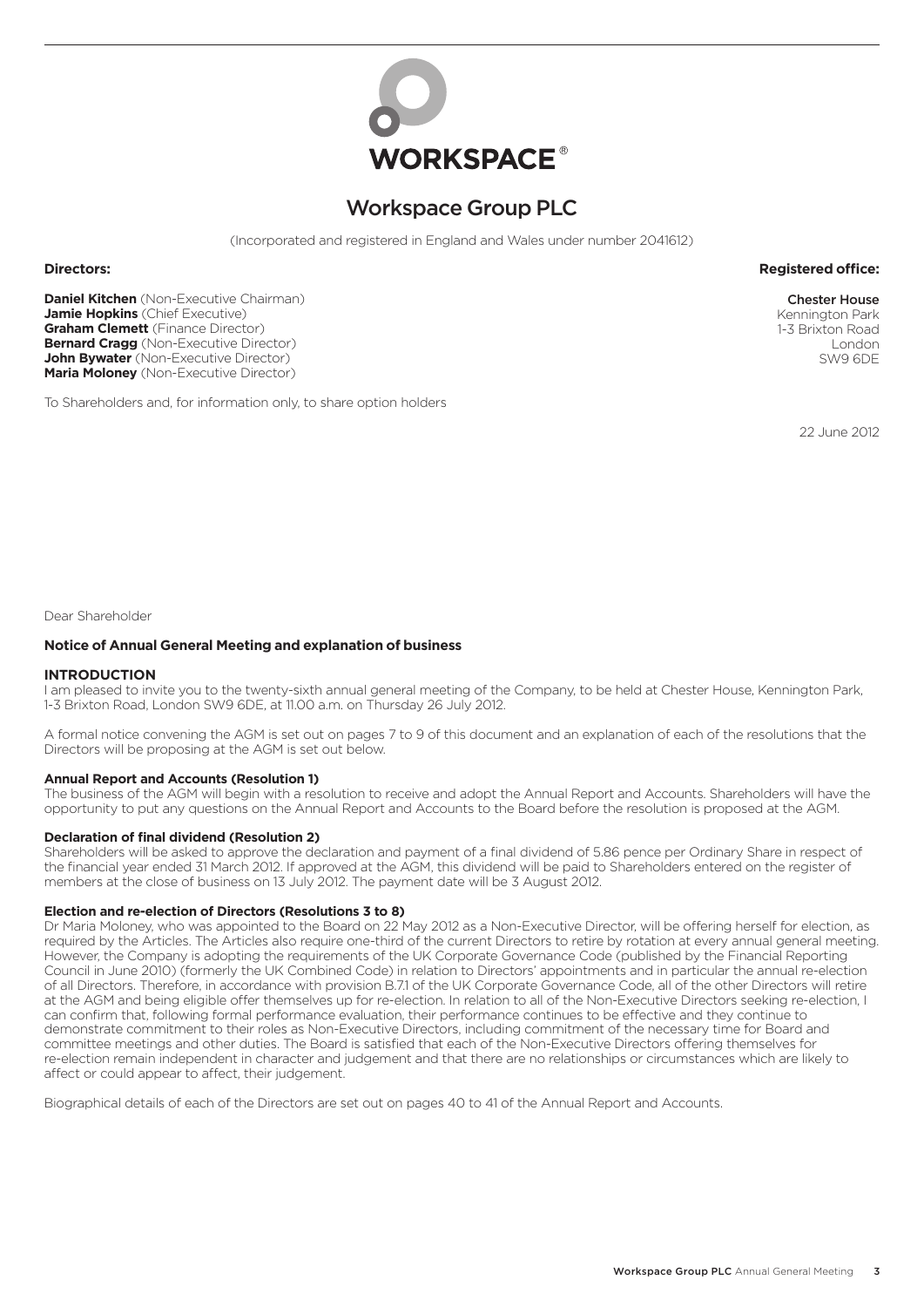#### **Directors' Remuneration Report (Resolution 9)**

Shareholders are asked to receive and approve the Directors' Remuneration Report for the financial year ended 31 March 2012. This contains the remuneration policy for the Board, and is set out on page 59 of the Annual Report and Accounts.

## **Re-appointment and remuneration of auditors (Resolutions 10 and 11)**

The Company is required at each general meeting at which accounts are presented to appoint auditors to hold office until the next such meeting. Accordingly, the Shareholders will be asked to re-appoint PricewaterhouseCoopers LLP as the Company's auditors until the conclusion of the next annual general meeting in 2013 and to grant authority to the Directors to determine their remuneration.

## **Amendment to the Workspace Group PLC 2003 Savings-Related Share Option Plan (Resolution 12)**

The Company's Savings-Related Share Option Plan (the "SAYE Scheme") which was adopted by the Shareholders on 29 July 2003 and amended by the Company on 6 April 2004 does not permit the grant of options after 29 July 2013. Resolution 12 authorises the Company to amend the SAYE Scheme to allow options to continue to be granted until the 20th anniversary of the original date of adoption of the SAYE Scheme by the Company on 29 July 2003.

All other aspects of the SAYE Scheme will remain substantially similar although some minor changes have been made which remain consistent with HMRC approval.

#### **Renewal of authority to allot equity securities (Resolution 13)**

The authority given to the Directors to allot further shares or to grant rights to subscribe for, or to convert securities into ordinary shares in the capital of the Company requires the prior authorisation of the shareholders in general meeting under section 551 Companies Act 2006.

Upon the passing of the Resolution 13, (pursuant to paragraph (a)(i) of Resolution 13) the Directors will have the necessary authority until the date of the next annual general meeting in 2013 or, if earlier, 15 months after the date of passing Resolution 13, to allot and/or grant equity securities (as defined in section 560(1) of the Act), up to an aggregate nominal amount of £48,125,085 (being approximately one-third of the current issued ordinary share capital of the Company as at 15 June 2012 (being the latest practicable date prior to publication of this document)).

In addition, in line with guidance issued by the ABI, upon the passing of Resolution 13, (pursuant to paragraph (a)(ii) of Resolution 13) the Directors will have authority, until the date of the next annual general meeting of the Company in 2013, to allot and/or grant equity securities (as defined in section 560(1) of the Act) in connection with a rights issue in favour of Shareholders up to an aggregate nominal amount equal to £96,250,171 as reduced by the aggregate nominal amount of any shares issued under paragraph (a)(i) of Resolution 13. This amount (before any reduction) represents approximately two-thirds of the current issued ordinary share capital of the Company as at 15 June 2012 (being the latest practicable date prior to publication of this document).

In order to ensure that the maximum aggregate nominal amount of equity securities allotted and/or granted under Resolution 13 is never more than an amount equal to two-thirds of the current issued ordinary share capital, deductions will be made from paragraph (a)(i) or (a)(ii) to ensure that this remains the case, whether or not the Company issues shares under paragraph (a)(i) first or paragraph (a)(ii) first.

The Directors will continue to seek to renew this authority at each annual general meeting in accordance with current best practice.

This limited authority will enable the Directors to issue shares when they believe it is in the interests of the Company to do so. It replaces the equivalent authority taken at the last annual general meeting of the Company in 2011, which will remain in force up until the conclusion of this year's meeting.

While the Company would always consider from time to time the best manner of financing the group, there is no present intention of issuing ordinary shares pursuant to Resolution 13.

# **Disapplication of pre-emption rights (Resolution 14)**

If the Directors wish to exercise the authority under Resolution 13 and offer Shares (or sell any shares which the Company may purchase and elect to hold as treasury shares) for cash, the Companies Act 2006 requires that unless shareholders have given specific authority for the waiver of their statutory pre-emption rights, the new shares must be offered first to existing shareholders in proportion to their existing shareholdings.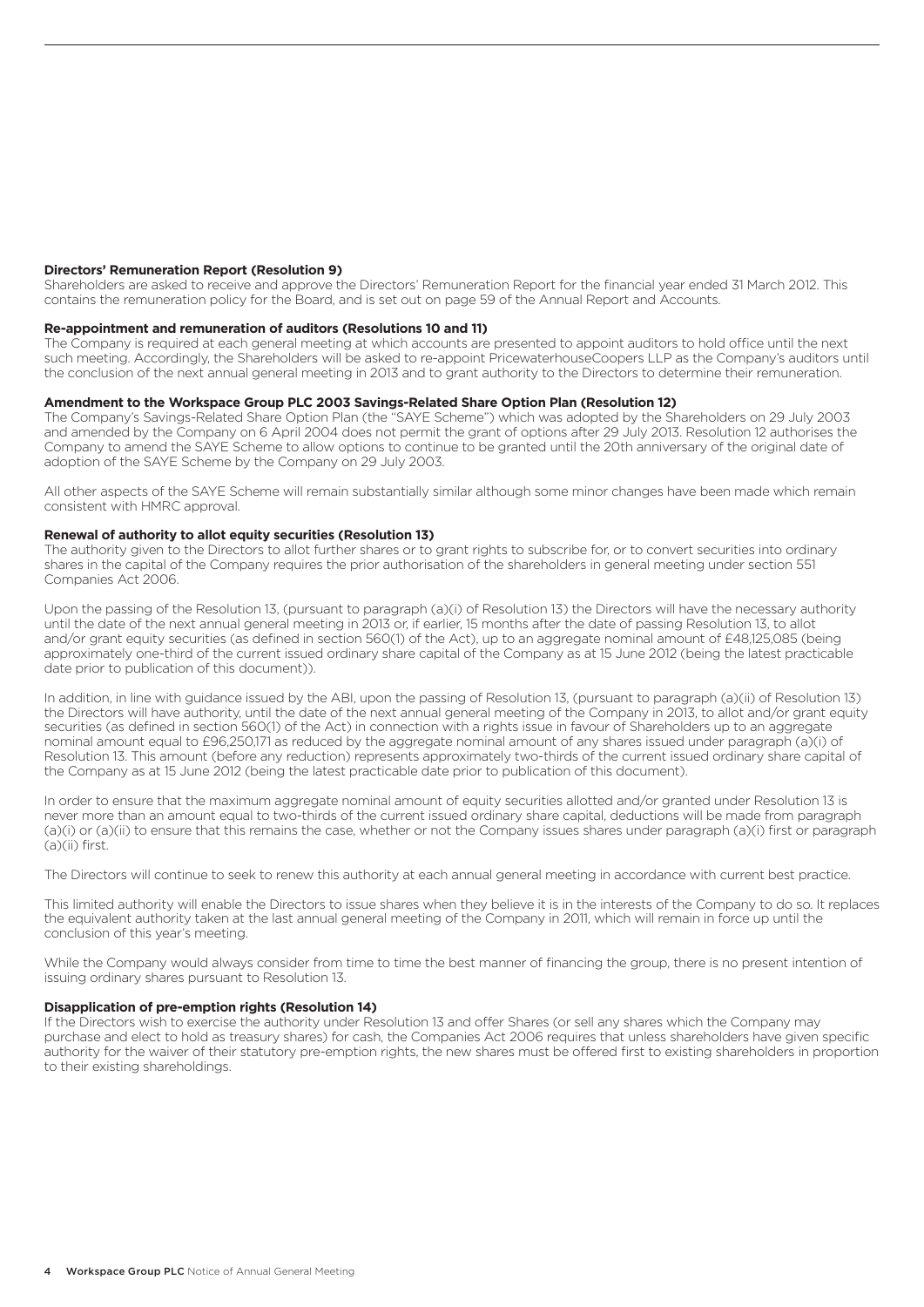Resolution 14 empowers the Directors until the date of the next annual general meeting of the Company in 2013 or, if earlier, 15 months after the date of passing the Resolution, to allot and/grant equity securities for cash (or transfer shares which are from time to time held by the Company in treasury) (i) (a) by way of a rights issue (subject to certain exclusions), or (b) by way of an open offer or other offer of securities (not being a rights issue) in favour of existing shareholders in proportion to their shareholdings (subject to certain exclusions) or (ii) otherwise than pursuant to (i) up to an aggregate nominal value of £7,218,762 which is equivalent to approximately 5 per cent of the issued ordinary share capital of the Company on 15 June 2012, being the latest practicable date prior to the printing of this Notice. The Directors will seek to renew such authority and power at successive annual general meetings.

This limited authority will enable the Directors to issue shares when they believe it is in the interests of the Company to do so. It replaces the equivalent authority granted at the last annual general meeting of the Company in 2011 over one third of the Company's then issued ordinary share capital, which will remain in force up until the conclusion of the AGM.

As at 15 June 2012 (being the last practicable date prior to publication of this document), the Company held no shares in treasury.

# **Authority for purchase of own shares (Resolution 15)**

Resolution 15 authorises the Company to make market purchases (within the meaning of section 693 of the Act) on the London Stock Exchange of up to an aggregate nominal amount of 14,437,525 Ordinary Shares (equivalent to approximately 10% of the current issued ordinary share capital of the Company as at 15 June 2012 (being the latest practicable date prior to publication of this document)), at a minimum price per Ordinary Share of its nominal value and a maximum price of the higher of (i) 105% of the average of the middle market quotations of the Ordinary Shares as derived from the London Stock Exchange Daily Official List for the five business days immediately preceding the day on which that Ordinary Share is contracted to be purchased and (ii) the higher of the last independent trade and the highest current independent bid on the London Stock Exchange Official List at the time the purchase is carried out. Resolution 15 should not be taken as an indication that the Company will purchase Ordinary Shares at any particular price or indeed at all. The Directors will only consider making purchases if they believe that such purchases would result in an increase in earnings per share and are in the best interests of the Shareholders. Any Ordinary Shares purchased under the authority would either be cancelled, and the number of Ordinary Shares in issue would be reduced accordingly, or would be held in treasury.

The authority will expire at the conclusion of the annual general meeting of the Company in 2013 or, if earlier, the date which falls 15 months after the passing of this Resolution. It is intended to renew such authority and power at successive annual general meetings.

The Directors would consider holding as treasury shares any shares which the Company repurchases pursuant to the authority provided by this Resolution 15. To the extent that any shares repurchased by the Company are held in treasury, earnings per share will only be increased on a temporary basis until such time as the shares are sold or transferred out of treasury. Overall, the Directors believe that the ability of the Company to hold shares in treasury will provide the Company with greater flexibility in the management of its share capital.

The Company has options outstanding over 3,412,297 shares, the aggregate nominal amount of which represent approximately 2.4 per cent. of the Company's current issued Ordinary Shares as at 15 June 2012 (being the latest practicable date prior to publication of this document). If the Company bought back the maximum number of Ordinary Shares permitted pursuant to this Resolution, then the total number of options to subscribe for Ordinary Shares outstanding at 15 June 2012 would represent 2.6 per cent. of the reduced issued share capital of the Company.

# **Authority to retain a notice period of fourteen clear days for general meetings (resolution 16)**

Resolution 16 is a resolution to allow the Company to hold general meetings (other than annual general meetings) on 14 clear days' notice. Before the coming into force of the Shareholders' Rights Regulations on 3 August 2009, the Company was able to call general meetings (other than an annual general meeting) on 14 clear days' notice without obtaining shareholder approval. Changes made to the Act by the Shareholders' Rights Regulations increased the notice period required for general meetings of the Company to 21 days unless shareholders approve a shorter notice period (which cannot be less than 14 clear days).

Accordingly, in order to preserve the Company's ability to call general meetings (other than an annual general meeting) on 14 clear days' notice, Resolution 16 seeks such approval from Shareholders. The flexibility offered by this Resolution will be used where, taking into account the circumstances, the Directors consider this appropriate in relation to the business to be considered at the general meeting. If granted, the approval will be effective until the Company's next annual general meeting in 2013, when it is intended that a similar resolution will be proposed.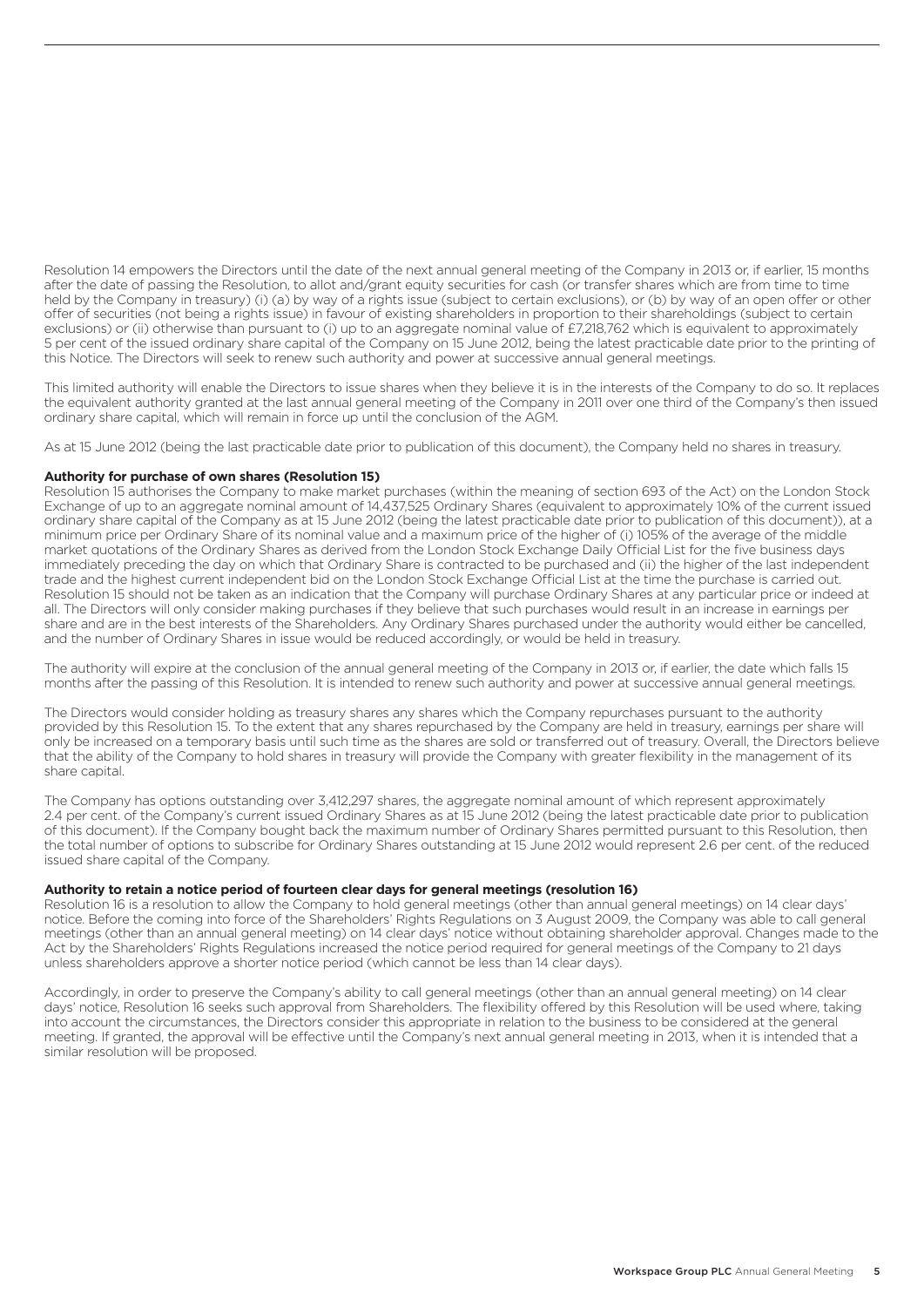#### **Action to be taken**

You will find enclosed a form of proxy for use at the AGM, to be held Chester House, Kennington Park, 1-3 Brixton Road, London SW9 6DE at 11.00 a.m. on Thursday, 26 July 2012.

Whether or not you intend to be present at the AGM you are requested to complete the form of proxy and return it to the Company's registrars, Computershare Investor Services PLC, The Pavilions, Bridgwater Road, Bristol BS99 6ZY. Members may also register the appointment of a proxy electronically by accessing the website www.eproxyappointment.com, which is operated by Computershare Investor Services PLC. In either case, the proxy appointment must be received by Computershare Investor Services PLC by no later than 48 hours before the time of the AGM.

Alternatively, CREST members who wish to appoint a proxy or proxies through the CREST electronic proxy appointment service may do so by using the procedures described in the CREST Manual. CREST messages must be received by the issuer's agent not later than 48 hours before the time appointed for holding the AGM. Completion and return of a form of proxy will not preclude Shareholders from attending and voting at the AGM should they choose to do so.

#### **Recommendation**

Your Board considers that the Resolutions to be proposed at the AGM are in the best interests of the Company and the Shareholders as a whole, and the Board unanimously recommends that you vote in favour of the proposed Resolutions, as the Directors intend to do in respect of their own beneficial shareholdings.

Yours sincerely

# **Daniel Kitchen**

Chairman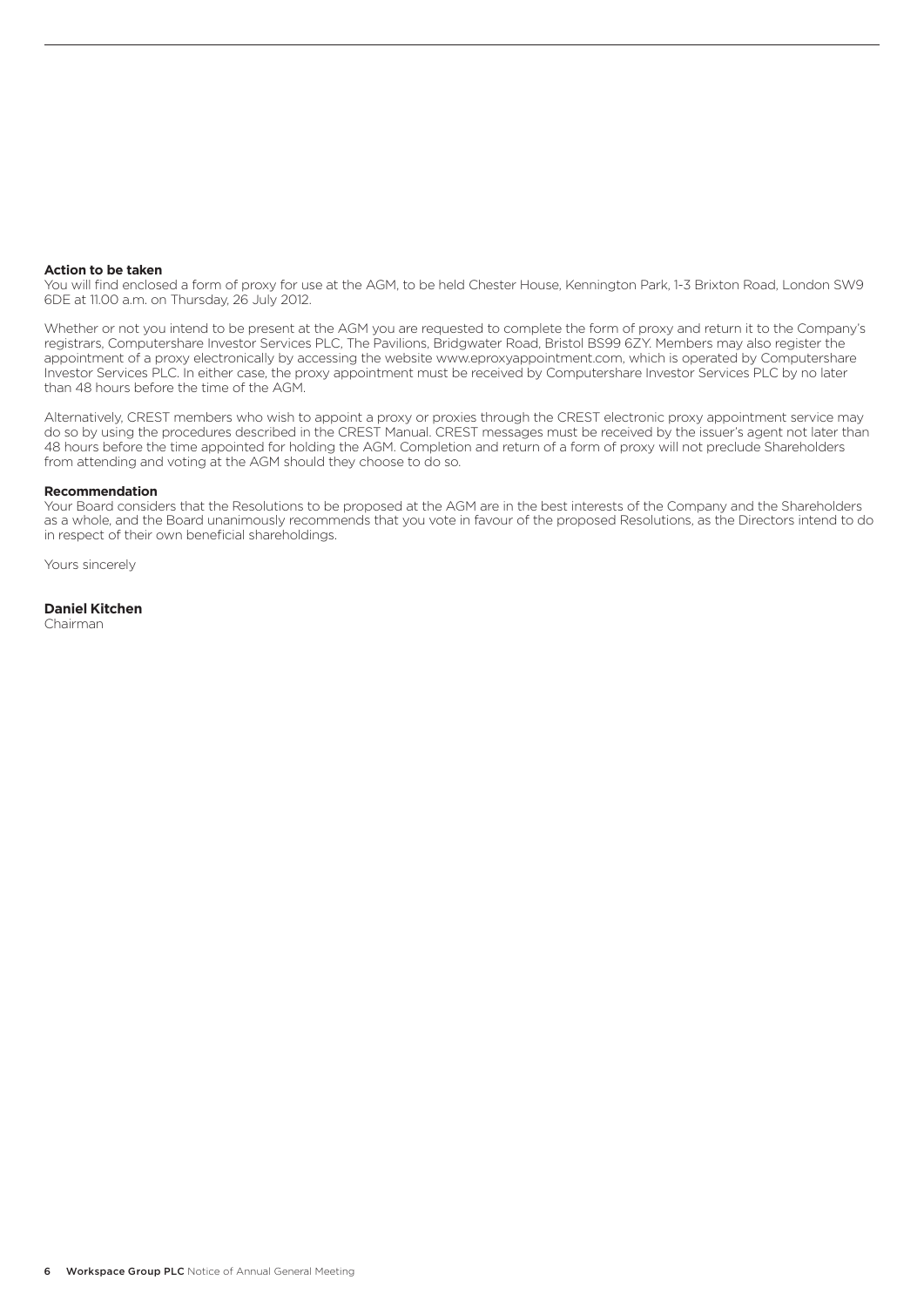# **Workspace Group PLC (Incorporated and registered in England and Wales under number 2041612)**

#### **NOTICE OF ANNUAL GENERAL MEETING**

NOTICE IS HEREBY GIVEN that the twenty-sixth Annual General Meeting of the Company will be held at Chester House, Kennington Park, 1-3 Brixton Road, London SW9 6DE at 11.00 a.m. on Thursday 26 July 2012 to consider and, if thought fit, to pass the following resolutions, of which numbers 1 to 13 will be proposed as ordinary resolutions and numbers 14 to 16 as special resolutions:

**To consider and, if thought fit, to pass each of the following resolutions as an ordinary resolution:**

**1. To receive and adopt the Company's Annual Report and Accounts.**

- **2. To declare a final dividend of 5.86 pence per Ordinary Share in respect of the financial year ended 31 March 2012.**
- **3. To re-elect as a director Mr Daniel Kitchen who retires by rotation and, being eligible, offers himself for re-election.**
- **4. To re-elect as a director Mr Jamie Hopkins who retires by rotation and, being eligible, offers himself for re-election.**
- **5. To re-elect as a director Mr Graham Clemett who retires by rotation and, being eligible, offers himself for re-election.**
- **6. To re-elect as a director Mr John Bywater who retires by rotation and, being eligible, offers himself for re-election.**
- **7. To re-elect as a director Mr Bernard Cragg who retires by rotation and, being eligible, offers himself for re-election.**
- **8. To elect as a director Dr Maria Moloney who has been appointed as a director of the Company since the last annual general meeting of the Company in 2011 and retires in accordance with article 80 of the Articles and who, being eligible, offers herself for reappointment as a director.**
- **9. To receive and approve the Directors' Remuneration Report for the financial year ended 31 March 2012 contained within the Annual Report and Accounts.**
- **10. To re-appoint PricewaterhouseCoopers LLP as auditors of the Company to hold office from the conclusion of this meeting until the conclusion of the annual general meeting in 2013.**
- **11. To authorise the Directors to determine the remuneration of the auditors.**
- **12. That the amendment to the rules of the Workspace Group plc Savings-Related Share Option Plan (the "SAYE scheme")**  as described on page 4 of this document and contained in the amended rules of the SAYE scheme produced in draft to this meeting and, for the purposes of identification, initialled by the Chairman, be approved and the Directors be authorised to adopt the amended SAYE scheme and to do all such acts and things as they consider necessary or expedient for the purposes of implementing including making any amendments required by HM Revenue & Customs in order to obtain approval of the SAYE Scheme under Schedule 3 of the Income Tax (Earnings and Pensions) Act 2003.

#### **13. THAT:**

- (a) in substitution for all subsisting authorities to the extent unused, the Directors be and they are hereby generally and unconditionally authorised, in accordance with section 551 of the Act, to exercise all the powers of the Company to allot and/or grant rights to subscribe for, or to convert any security into, equity securities (as defined in section 560(1) of the Act) in the Company:
	- (i) up to an aggregate nominal amount of £48,125,085 (such amount to be reduced by the nominal amount of any equity securities (as defined in section 560(1) of the Act) previously allotted and/or granted under paragraph (a)(ii) below in excess of such sum); and
	- (ii) comprising equity securities (as defined in section 560(1) of the Act) up to an aggregate nominal amount of £96,250,171 (such amount to be reduced by any allotments and/or grants previously made under paragraph (a)(i) above) in connection with an offer by way of a rights issue:
		- (A) to ordinary shareholders in proportion (as nearly as may be practicable) to their existing holdings; and
		- (B) to holders of other equity securities as required by the rights of those securities or as the Board otherwise considers necessary,

 and so that the Board may, in either case, impose any limits or restrictions and make any arrangements which it considers necessary or expedient to deal with treasury shares, fractional entitlements, record dates or with legal, regulatory or practical problems in, or under the laws of, or the requirements of any regulatory body or any stock exchange in, any territory or otherwise howsoever.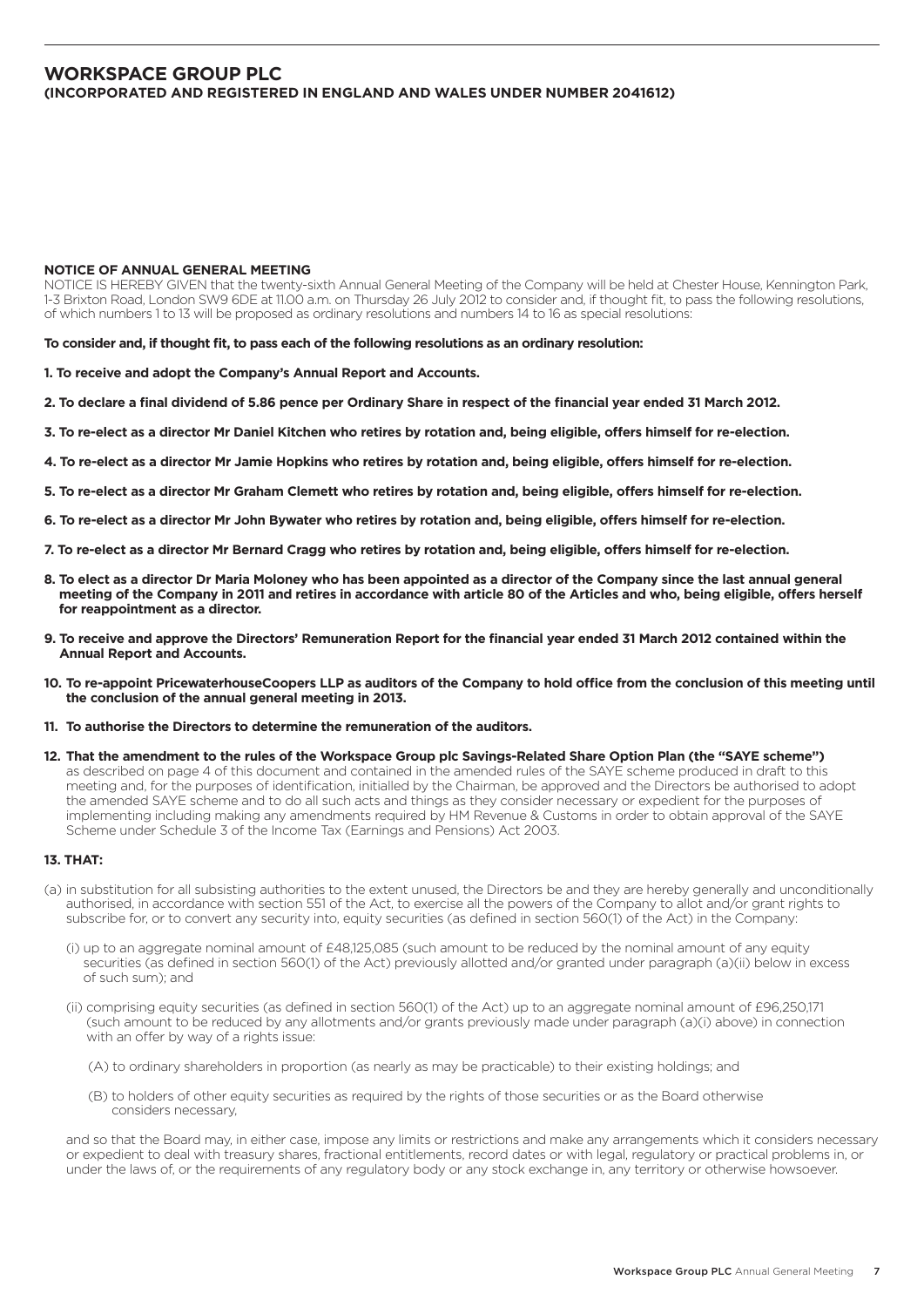The authority conferred on the Directors under (i) and (ii) above shall expire at the conclusion of the next annual general meeting of the Company in 2013 or, if earlier, 15 months after the date of the passing of this resolution, but so that this authority shall allow the Company to make offers or agreements before the expiry of this authority which would or might require equity securities (as defined in section 560(1) of the Act) to be allotted and/or granted after such expiry and notwithstanding such expiry the Directors may allot and/or grant such equity securities in pursuance of such offers or agreements; and

(b) words and expressions defined in or for the purposes of Part 17 of the Act shall bear the same meanings in this resolution.

# **14 To consider and, if thought fit, to pass the following resolution as a special resolution:**

## **THAT:**

(a) the Directors be and they are hereby empowered pursuant to section 570 and section 573 of the Companies Act 2006 (the "Act"):

- (i) subject to the passing of Resolution 13 set out in this Notice, to allot and/or grant equity securities pursuant to the authority given in accordance with section 551 of the Act by Resolution 13; and
- (ii) to transfer shares which are held by the Company in treasury,

 as if section 561(1) of the Act did not apply to any such allotment, grant and/or transfer, provided that this power shall be limited to the allotment, grant and/or transfer of equity securities:

- (A) in connection with or the subject of an offer or invitation, open for acceptance or application for a period fixed by the Directors , to holders of Ordinary Shares in the Company and to holders of such other equity securities of the Company as the Directors may determine in proportion (as nearly as practicable) to their existing holdings on a record date fixed by the Directors or (where applicable) in accordance with the rights for the time being attached to such equity securities subject to such exclusions or other arrangements as the Directors may deem necessary or expedient to deal with treasury shares, fractional entitlements, record dates or with legal, regulatory or practical problems in or under the laws of, or the requirements of any regulatory body or any stock exchange in, any territory or otherwise howsoever;
- (B) in connection with the terms of any share option scheme for the time being operated by the Company (and any shares acquired or held by the Company in treasury may be transferred in satisfaction of the exercise of options under such scheme); and
- (C) otherwise than pursuant to sub-paragraphs (A) and (B) up to an aggregate nominal amount of £7,218,762,

 and shall expire at the conclusion of the next annual general meeting of the Company in 2013 or, if earlier, 15 months after the date of the passing of this resolution, except that the Company may, before such expiry, make offers or agreements which would or might require equity securities to be allotted, granted or transferred after such expiry and notwithstanding such expiry the Directors may allot, grant or transfer equity securities in pursuance of such offers or agreements;

- (b) all powers previously conferred under section 570 of the Act be and they are hereby revoked, provided that such revocation shall not have retrospective effect; and
- (c) words and expressions defined in or for the purposes of Part 17 of the Act shall bear the same meanings in this resolution.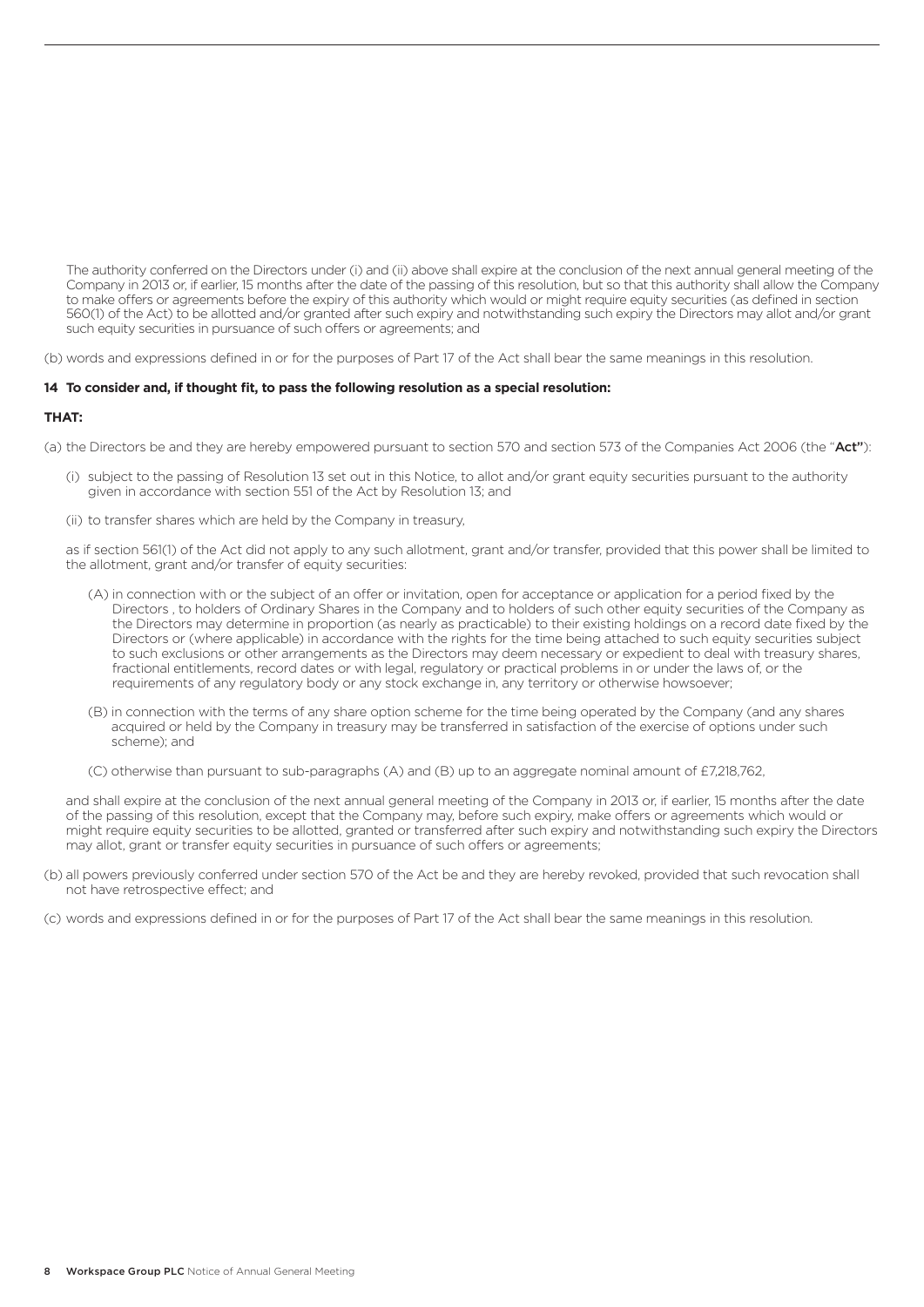## **15 To consider and, if thought fit, to pass the following resolution as a special resolution:**

**THAT** the Company be and is hereby generally and unconditionally authorised, pursuant to and in accordance with section 701 of the Companies Act 2006 (the "Act"), to make market purchases (within the meaning of section 693(4) of the Act) of Ordinary Shares in the capital of the Company on such terms and in such manner as the Directors may from time to time determine, provided that:

- (a) the maximum number of Ordinary Shares hereby authorised to be purchased shall be 14,437,525 Ordinary Shares of £1.00 each;
- (b) the minimum price which may be paid for an Ordinary Share is the nominal value of such Ordinary Share;
- (c) the maximum price which may be paid for an Ordinary Share is the highest of:
	- (i) an amount equal to 105% of the average of the middle market quotations for an Ordinary Share (as derived from the London Stock Exchange Daily Official List) for the five business days immediately preceding the date on which the Ordinary Share is contracted to be purchased; and
	- (ii) the higher of the last independent trade and the highest current independent bid on the London Stock Exchange Official List at the time the purchase is carried out;
- (d) the minimum and maximum prices per Ordinary Share referred to in sub-paragraphs (b) and (c) of this resolution are in each case exclusive of any expenses payable by the Company;
- (e) the authority hereby conferred shall expire at the conclusion of the next annual general meeting of the Company in 2013 or, if earlier, 15 months after the date of the passing of this resolution, unless such authority is varied, revoked or renewed prior to such time by the Company in a general meeting by a special resolution; and
- (f) the Company may make a contract to purchase Ordinary Shares under the authority hereby conferred prior to the expiry of such authority which will or may be completed wholly or partly after the expiration of such authority.

### **16 To consider and, if thought fit, to pass the following resolution as a special resolution:**

**THAT** a general meeting other than an annual general meeting of the Company may be called on not less than 14 clear days' notice.

By order of the Board

#### **Carmelina Carfora**

Company Secretary Dated: 22 June 2012

# **Registered Office:**

Chester House Kennington Park 1-3 Brixton Road London SW9 6DE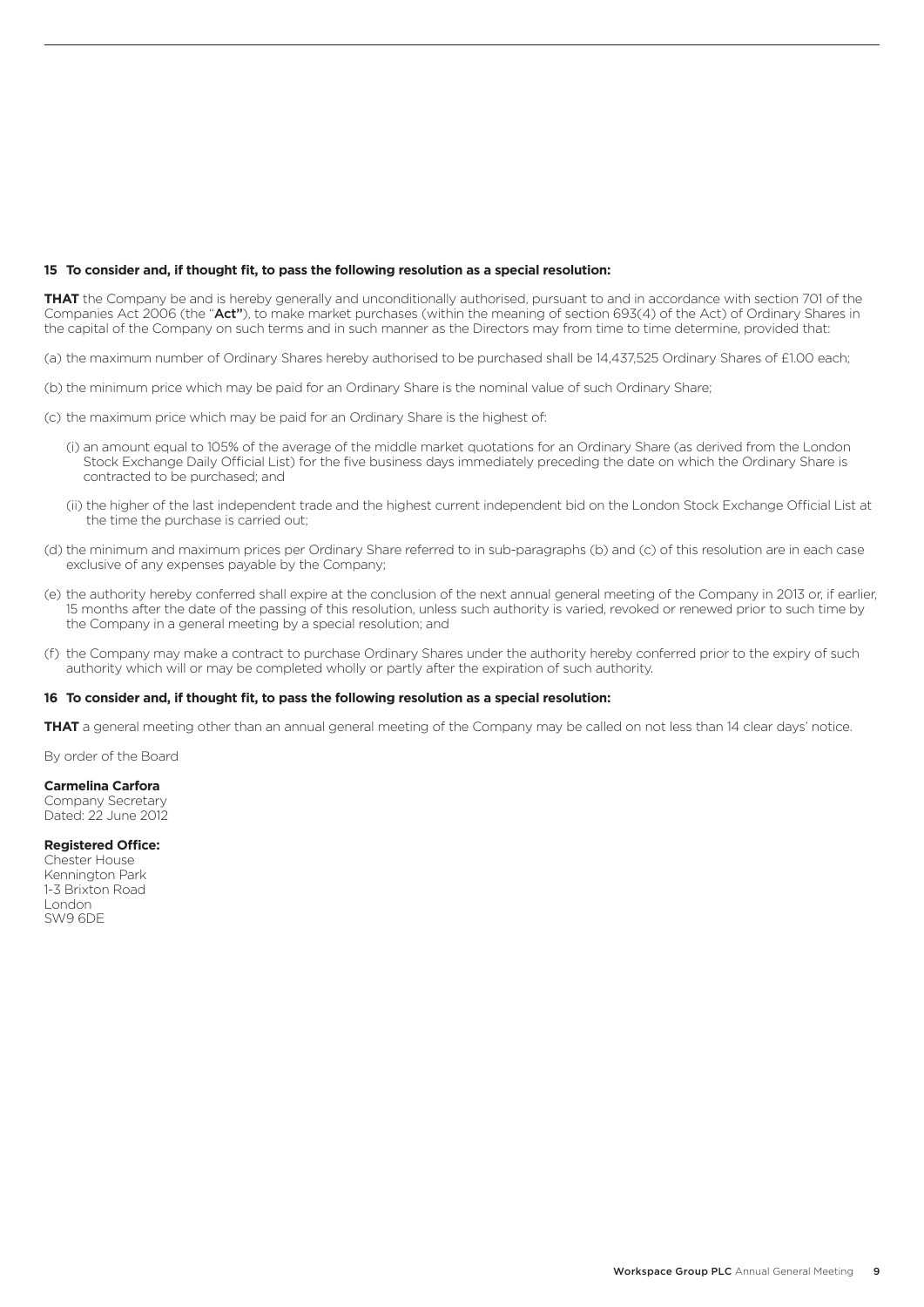# **NOTES**

- 1 Pursuant to Regulation 41 of the Uncertificated Securities Regulations 2001, only those shareholders entered in the register of members of the Company at the close of business on the day which is two days before the day of the AGM (or, in the event of any adjournment, on the day which is two days before the day of the adjourned meeting) shall be entitled to attend and vote at the AGM in respect of the shares registered in their name at that time. Changes to entries on the register of members after that time shall be disregarded in determining the rights of any person to attend or vote at the AGM.
- 2 A member is entitled to appoint one or more proxies to exercise all or any of the member's rights to attend, speak and vote at the AGM. A proxy need not be a member of the Company. If a member appoints more than one proxy to attend the AGM, each proxy must be appointed to exercise the rights attached to a different share or shares held by the member. A form of proxy accompanies this Notice. Completion and return of such proxy will not preclude a member from attending the AGM and voting in person.
- 3 To be valid, a form of proxy for use at the AGM and the power of attorney or authority (if any) under which it is signed, or a copy of such authority notarially certified must be signed and lodged with the Company's registrars, Computershare Investor Services PLC, The Pavilions, Bridgwater Road, Bristol BS99 6ZY, no later than 48 hours before the time fixed for the AGM or the adjourned meeting.
- 4 The right to appoint a proxy does not apply to persons whose shares are held on their behalf by another person and who have been nominated to receive communications from the Company in accordance with section 146 of the Companies Act 2006 (a Nominated Person). A Nominated Person may have a right under an agreement with the registered Shareholder who holds the shares on their behalf to be appointed (or to have someone else appointed) as a proxy. Alternatively, if a Nominated Person does not have such a right, or does not wish to exercise it, he/she may have a right under such an agreement to give instructions to the person holding the shares as to the exercise of voting rights.
- 5 CREST members who wish to appoint a proxy or proxies through the CREST electronic proxy appointment service may do so by using the procedures described in the CREST Manual. CREST personal members or other CREST sponsored members, and those CREST members who have appointed a service provider(s), should refer to their CREST sponsor or voting service provider(s), who will be able to take the appropriate action on their behalf.
- 6 In order for a proxy appointment or instruction made using the CREST service to be valid, the appropriate CREST message (a CREST Proxy Instruction) must be properly authenticated in accordance with Euroclear UK & Ireland Limited's specifications, and must contain the information required for such instruction, as described in the CREST Manual (available via www.euroclear.com/ CREST). To appoint one or more proxies or to give an instruction to a proxy (whether previously appointed or otherwise) via the CREST system, CREST messages must be received by the Company's agent (ID number 3RA50) not later than 48 hours before the time appointed for holding the meeting. For this purpose, the time receipt will be taken to be the time (as determined by the timestamp generated by the CREST system) from which the issuer's agent is able to retrieve the message. After this time any change of instructions to proxies appointed through CREST should be communicated to the appointee through other means. The Company may treat as invalid a proxy appointment sent by CREST in the circumstances set out in regulation 35(5)(a) of the Uncertificated Securities Regulations 2001.
- 7 CREST members and, where applicable, their CREST sponsors, or voting service providers should note that Euroclear UK & Ireland Limited does not make available special procedures in CREST for any particular message. Normal system timings and limitations will, therefore, apply in relation to the input of CREST Proxy Instructions. It is the responsibility of the CREST member concerned to take (or, if the CREST member is a CREST personal member, or sponsored member, or has appointed a voting service provider, to procure that his CREST sponsor or voting service provider(s) take(s)) such action as shall be necessary to ensure that a message is transmitted by means of the CREST system by any particular time. In this connection, CREST members and, where applicable, their CREST sponsors or voting system providers are referred, in particular, to those sections of the CREST Manual concerning practical limitations of the CREST system and timings.
- 8 Alternatively, members may register the appointment of a proxy for the AGM electronically, by accessing the website www.eproxyappointment.com, using the Control Number, PIN and Shareholder Reference Number set out on their proxy card, where full details of the procedure are given. This website is operated by Computershare Investor Services PLC. The proxy appointment and any power of attorney or other authority under which the proxy appointment is made must be received by Computershare Investor Services PLC not less than 48 hours before the time for holding the AGM or adjourned meeting or (in the case of a poll taken otherwise than at or on the same day as the meeting or adjourned meeting) for the taking of the poll at which it is to be used. The use of the internet service in connection with the AGM is governed by Computershare Investor Services PLC's conditions of use set out on the website, www.eproxyappointment.com and may be read by logging on to that site.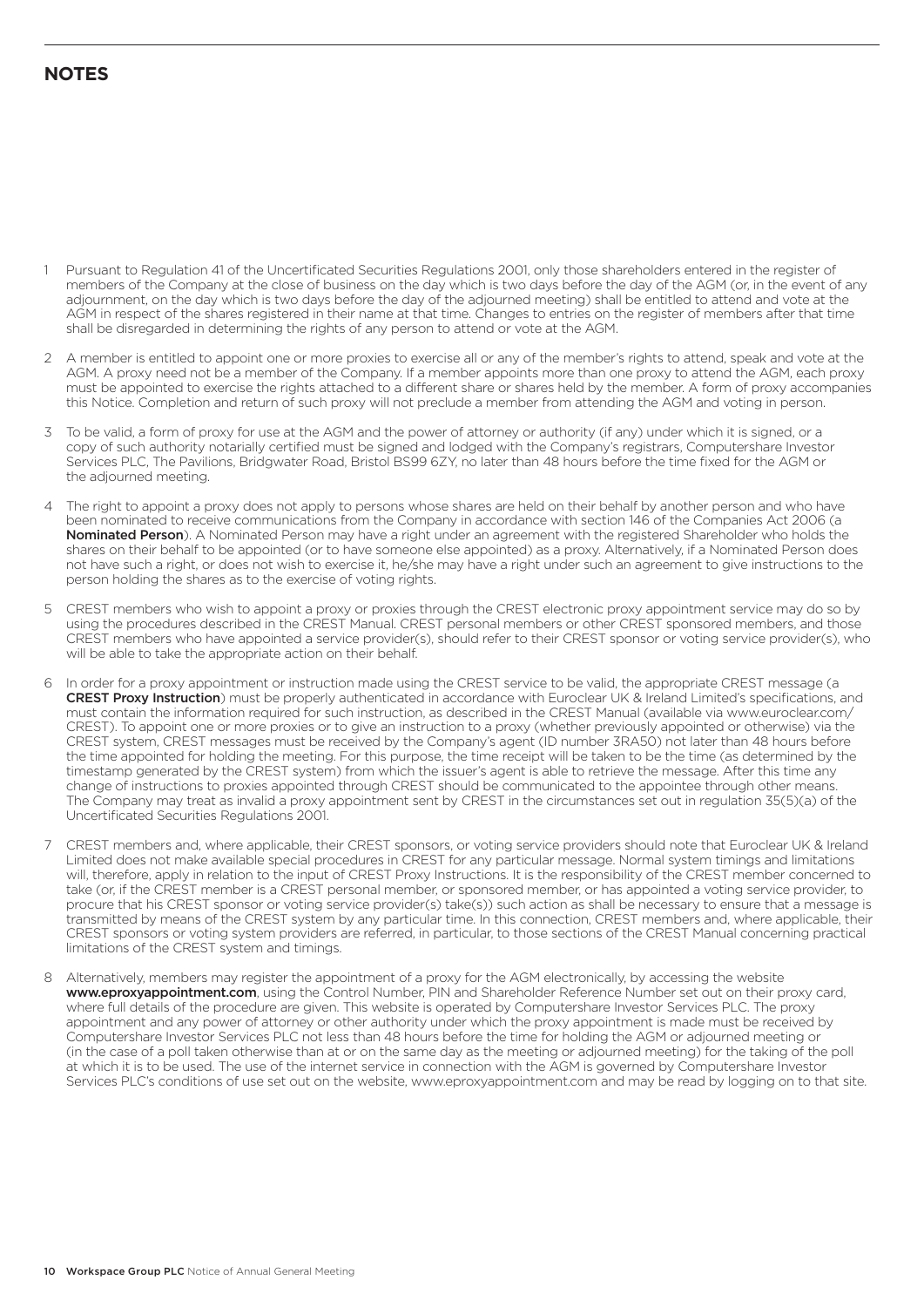- 9 Any corporation which is a member can appoint one or more corporate representatives who may exercise on its behalf all of its powers as a member provided that, if it is appointing more than one corporate representative, it does not do so in relation to the same shares. It is therefore no longer necessary to nominate a designated corporate representative.
- 10 As at 15 June 2012, being the latest practicable date prior to publication of this Notice, the Company had 144,375,257 Ordinary Shares in issue with a total of 144,375,257 voting rights.
- 11 The executive directors' service contracts and non-executive directors' letters of appointment are available for inspection at the Company's registered office and will be available for inspection during normal business hours on any week day (Saturday and Sunday excluded) at the place of the AGM from 15 minutes prior to the commencement of the AGM until the conclusion thereof.
- 12 Under section 527 of the Companies Act 2006, members meeting the threshold requirements set out in that section have the right to require the Company to publish on a website a statement setting out any matter relating to:
	- (a) the audit of the Company's accounts (including the auditor's report and the conduct of the audit) that are to be laid before the AGM; or
	- (b) any circumstance connected with an auditor of the Company ceasing to hold office since the previous meeting at which annual accounts and reports were laid in accordance with section 437 of the Companies Act 2006.

The Company may not require the members requesting any such website publication to pay its expenses in complying with sections 527 or 528 of the Companies Act 2006. Where the Company is required to place a statement on a website under section 527 of the Companies Act 2006, it must forward the statement to the Company's auditor not later than the time when it makes the statement available on the website. The business which may be dealt with at the meeting includes any statement that the Company has been required under section 527 of the Companies Act 2006 to publish on a website.

13 Any member attending the AGM has the right to ask questions. The Company must cause to be answered any question relating to the business being dealt with at the AGM put by a member attending the meeting. However, members should note that no answer need be given in the following circumstances:

(a) if to do so would interfere unduly with the preparation of the meeting or would involve a disclosure of confidential information;

(b) if the answer has already been given on a website in the form of an answer to a question; or

(c) if it is undesirable in the interests in the Company or the good order of the meeting that the question be answered.

- 14 This Notice, together with information about the total numbers of shares in the Company in respect of which members are entitled to exercise voting rights at the AGM as at 15 June 2012, being the latest practicable date prior to the printing of this Notice and, if applicable, any members' statements, members' resolutions or members' matters of business received by the Company after the date of this notice, will be available on the Company's website www.workspacegroup.co.uk.
- 15 Any electronic address provided either in this Notice or in any related documents (including the form of proxy) may not be used to communicate with the Company for any purposes other than those expressly stated.